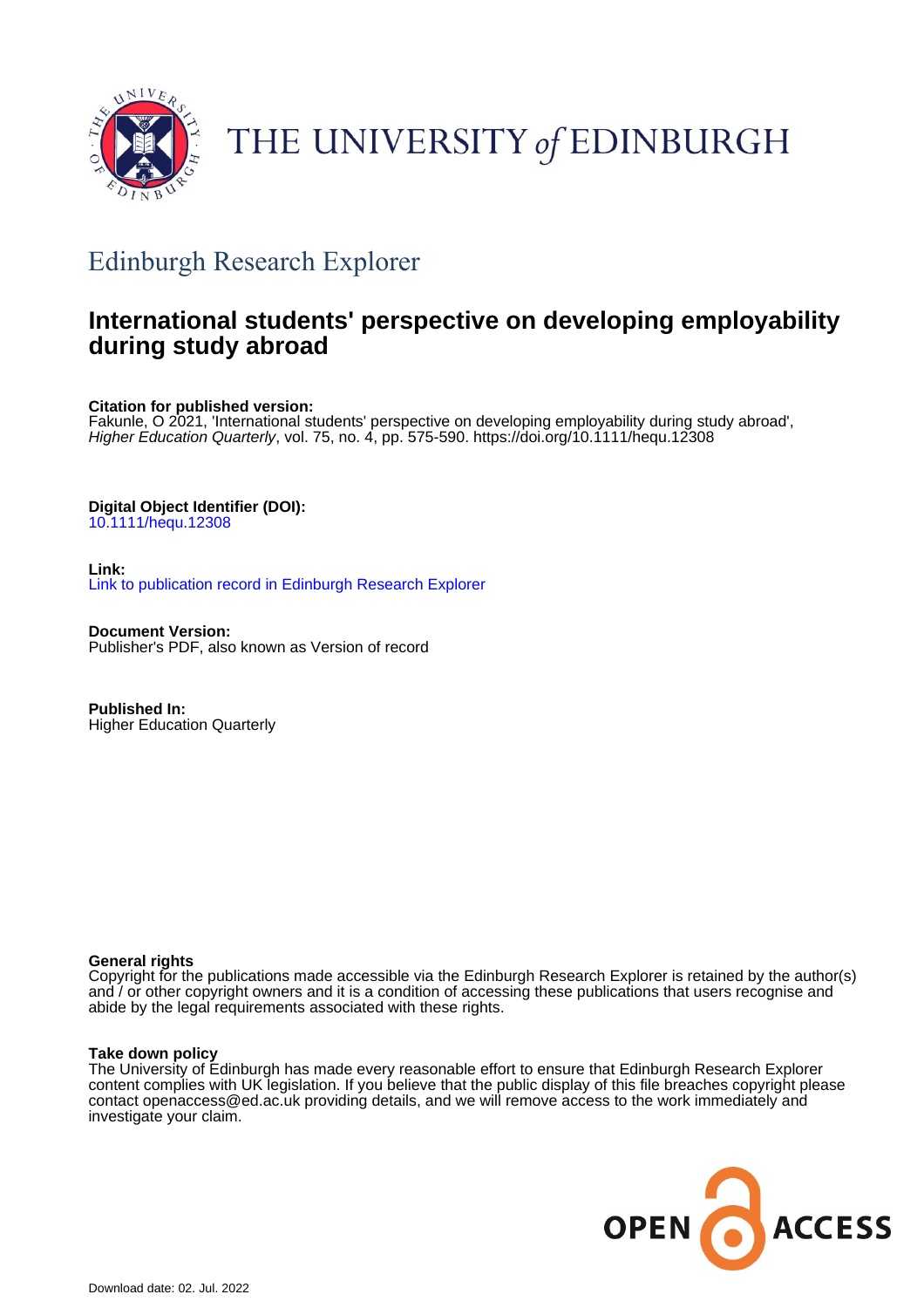

#### **ARTICLE**

#### Higher Education Quarterly WILEY

## **International students' perspective on developing employability during study abroad**

### **Omolabake Fakunl[e](https://orcid.org/0000-0002-1729-7934)**

Moray House School of Education and Sport, University of Edinburgh, Edinburgh, UK

#### **Abstract**

In the last three decades, the role of higher education institutions (HEIs) in employability skill development has been emphasised in UK national policy. Within the same time frame, internationalisation has emerged as a key strategy in higher education (HE), nationally and globally. However, the connection between the internationalisation of higher education and developing graduate employability is an understudied area of research. This paper addresses an identified gap in extant literature by examining the intersection of internationalisation, employability and the international student experience. The paper focuses on non-EU international students' perspectives which is neglected in dominant discourses on employability. Thematic analysis of data collected from 36 semi-structured interviews with students from 11 non-EU countries reveals the importance international students place on employability development opportunities during their study abroad. The findings highlight how international student agency is enabled or constrained within the affordances of international HE, and the implications for employability policy development in an increasingly internationalised context of the delivery of higher education. In conclusion, the implication of the findings is considered in view of the constraints on mobility brought on by COVID-19.

This is an open access article under the terms of the [Creative Commons Attribution-NonCommercial](http://creativecommons.org/licenses/by-nc/4.0/) License, which permits use, distribution and reproduction in any medium, provided the original work is properly cited and is not used for commercial purposes.

<sup>© 2021</sup> The Authors. Higher Education Quarterly published by John Wiley & Sons Ltd.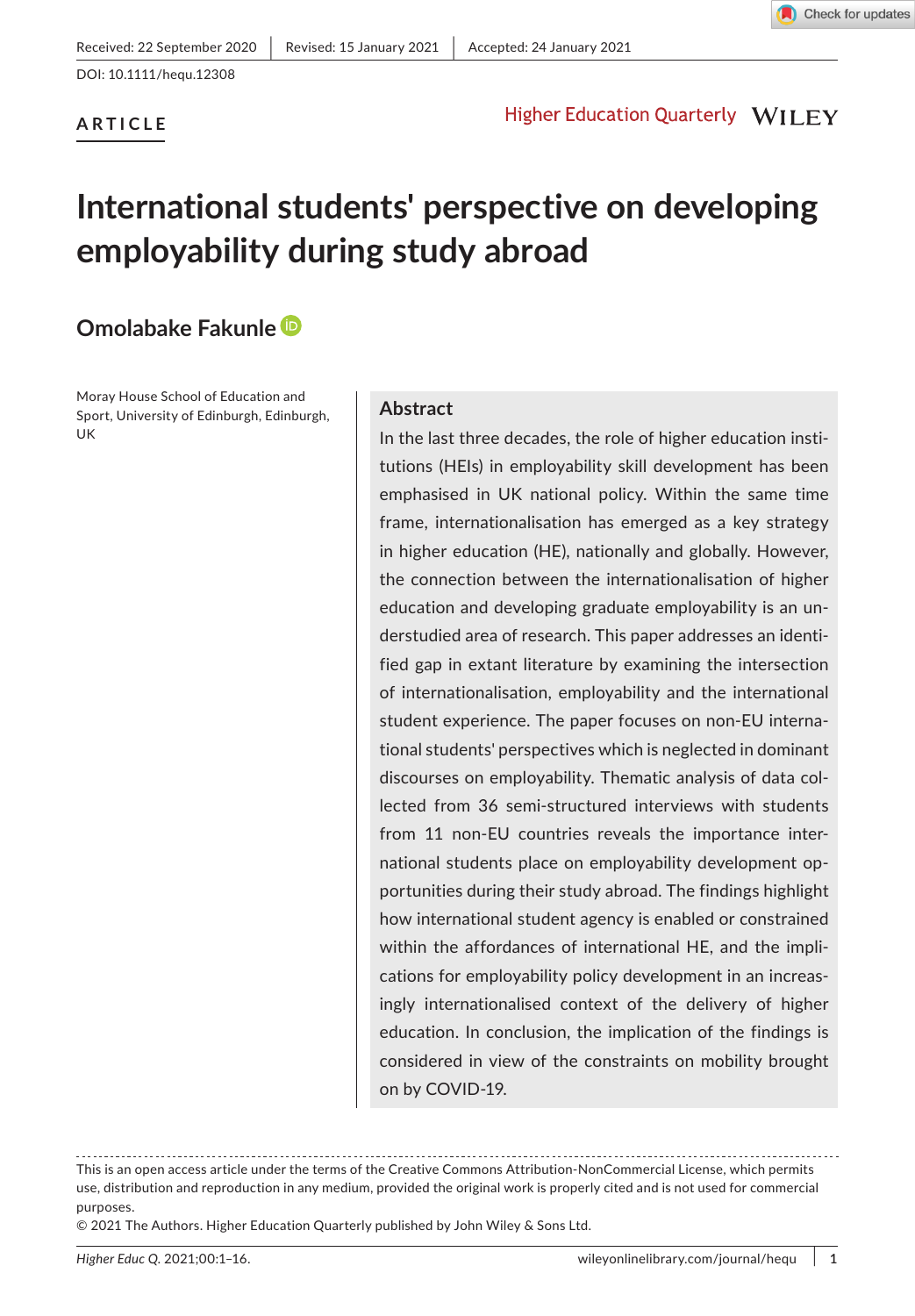#### **1** | **INTRODUCTION**

Considering that employability is cited by international students as the main motivation for studying abroad (Gribble et al., 2015; Soares & Mosquera, 2020), it is surprising that there is a paucity of research into international students' perceptions on developing their employability. Two main reasons account for this deficit: (1) as has been widely acknowledged, national and institutional strategies and policies on international student recruitment are driven by economic rationales (de Wit, 2020; Humfrey, 2011); and (2) employability is a priority for national policymaking within country contexts (Purcell & Elias, 2004; Römgens et al., 2020; Shah et al., 2004; Teichler, 1999; Yorke, 2004) which excludes international students. This phenomenon reasserts international students' 'outsider status' in a nation-bound world (Marginson, 2012). The outcome is international students' exclusion in employability plans and policy yet to be addressed. This gap is critical considering growing international students' numbers up to 5 million globally according to OECD, 2018 figures. From a research perspective, scholars such as Findlay (2011) argue that 'as a group of mobile people, international students have been under-studied' (p. 162). Also student perspectives largely remain missing in studies of employability (Tymon, 2013). In particular, there remains a lack of attention to international students' perspectives on employability (Fakunle & Pirrie, 2020; Huang et al., 2014; Li, 2017), despite their well-discussed [economic] contribution to the internationalisation efforts of nations and institutions.

Analysis of international graduate employment practices at Australian and international institutions led Gribble et al. (2015) to identify the need to develop frameworks to support the employability of international students in host countries. Additional reviews of employability literature show the need for more evidence to support claims that study abroad programmes enhance labour market prospects and employability (Di Pietro, 2019). Moreover, understanding the perceptions on developing employability is emerging as a relevant, though less explored area of research (Soares & Mosquera, 2020). Drawing on the findings of a UK qualitative study, this paper addresses these three areas of identified gap in the literature.

To set the context, I briefly revisit the dominant conceptualisation of employability from a competence-based approach premised upon individual ability. Next a critical examination of previous studies that focus on student employability highlights existing gaps in the literature. Drawing on the findings from my research, I frame international students' agency in relation to their *reflection, action and consultation* towards developing employability. The paper concludes with suggestions for higher education institutions (HEIs) to consider what Harvey (2001) describes as an 'employability audit' to assess the processes in place with regards to embedding employability development opportunities (EDOs) for international students. While an employability audit benefits student in general, particular attention is paid to international students as they have non-citizen status in host countries. This status positions international students in a policy void within a system of nationally oriented employability policy that ignores institutional initiatives to recruit international students.

#### **1.1** | **Conceptual framing of employability**

There is no one definition of employability. The skills approach, however, is the dominant way that employability is constructed in national policy-making, institutional discourses and at the individual level. Examining the employability literature in higher education and workplace learning, Römgens et al. (2020) conclude that all employability definitions can be narrowed down to a competence-based approach that focuses on an individual's skills and ability to obtain and maintain employment throughout their career. The skills perspective is an offshoot of Schultz's (1961) human capital theory that connects education to a higher propensity for career advancement and obtaining jobs. This approach sees employment outcomes as a quantitative measurement of employability. However, many scholars argue that the skills approach does not adequately take into account other factors not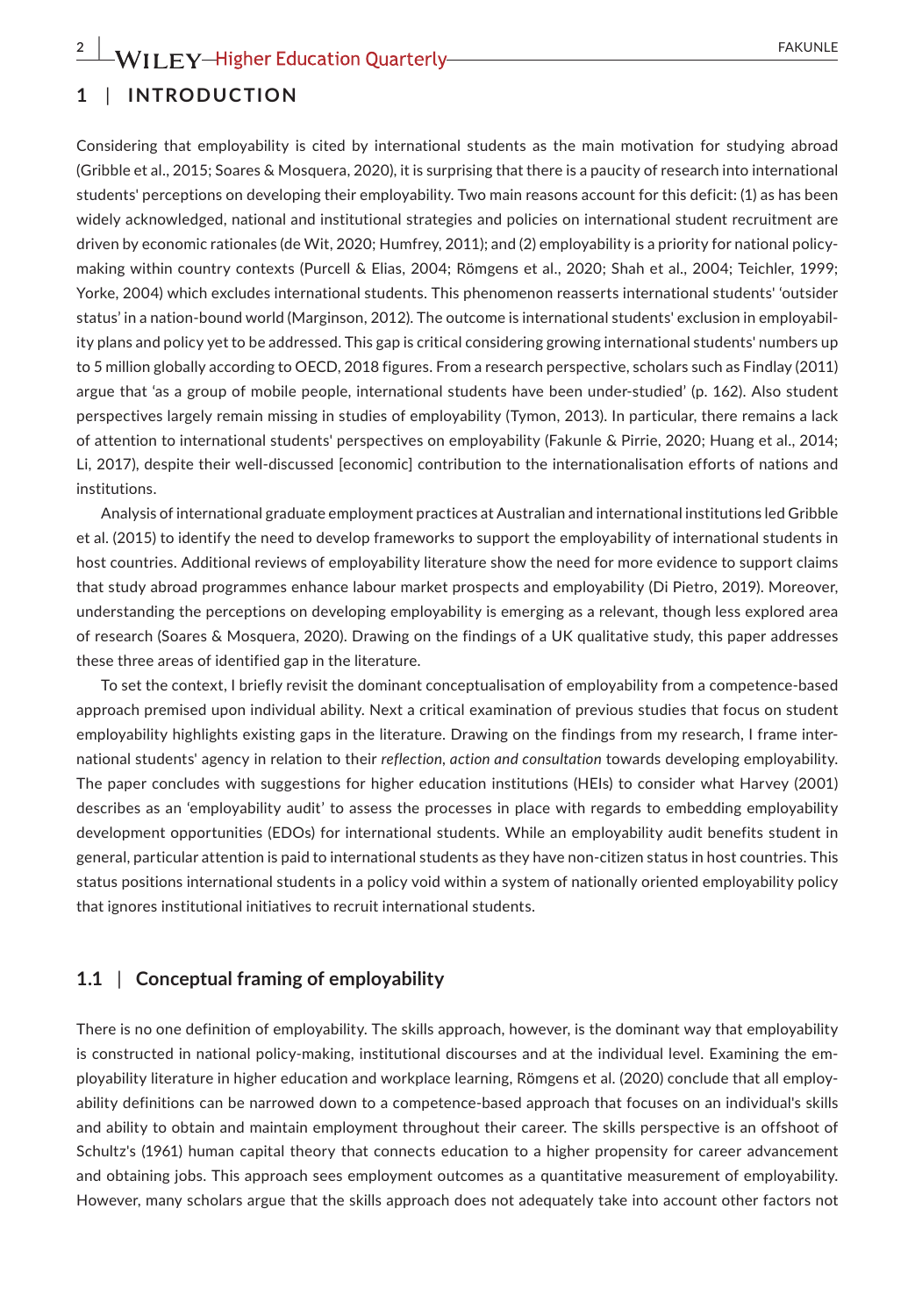related to individual skills and abilities that may impact employability, such as, the state of the economy and competitiveness of the job market (Brown et al., 2003; McQuaid & Lindsay, 2005). The underlying assumption of the rationality of actors (employers) involved in the recruiting process is also questioned (Harvey, 2001; Tomlinson & Holmes, 2017).

Furthermore, the skills approach is criticised by many who argue that it is a crude measure that assumes a simplistic linear relationship between education and employment (Bridgstock, 2017; McQuaid & Lindsay, 2005). This view also construes employability as an institutional achievement based on the employment rates of graduates in league tables (Harvey, 2001). The study by Sin and Amaral (2016) is pertinent in this regard. They questioned who is responsible for developing employability. Their survey explored the views of 684 Portuguese academics and 64 employers. They found that the academics and employers in their study attribute high responsibility for developing employability to higher education. As will be discussed later, however, it is less apparent how institutional responsibility towards developing graduate employability is conceptualised and embedded in practice. It is important to point out the wider debate, discussed elsewhere, about the purpose of a university amidst normative value-added discourses, labour market outcomes, research, teaching and service (Agasisti et al., 2011; Collini, 2012; McCowan, 2015).

The focus in this paper is particularly relevant to the skills approach in that it places the responsibility for developing employability on individuals. The individualisation of employability has implications for HEIs and students: the former seen as service providers to the latter who increasingly have to pay for the costs of education (Sin & Amaral, 2016). Sin and Amaral's (2016) work offers an example of the increasing number of studies focusing on the perspectives of employers and academics in relation to employability. Yet, there is scant attention to student perspectives about developing employability. The next section highlights the dearth of empirical interrogation of students' perspectives on developing employability, in general. It crucially notes the dearth of international students' perspectives, even in the limited number of studies seeking to address this gap in the literature. Noting the importance accorded to agency in recent scholarly work on international students (Matthews, 2018; Tran & Vu, 2018), it further makes a critical observation in relation to the main study that examined international students' employability in the UK.

#### **1.2** | **Previous studies on student employability**

Tymon (2013) gives a useful analysis on students as the 'intended recipients of employability skills development' (p. 849) whose perspective is missing in the employability discourse.

Because these students are the intended recipients of employability skills development, their views are important. Most textbooks on learning theory highlight the need for learner motivation and engagement with the process to ensure effectiveness…Yet, we know little about the extent to which employability matters to current students, and what employability is from their perspective. Do they have similar views to other stakeholders on what transferable skills, or attributes, might be necessary? Do they think employability can, and should, be learned?

The students in Tymon's study were undergraduate students in the first, second and final year of a Business degree at a UK university. There is less likelihood that the sample includes non-EU international students, considering that similar studies focus explicitly on home students in line with the prevailing national-oriented employability policy discourse (Higher Education Commission, 2012; Tomlinson, 2008). However, Woodley and Brennan (2000), caution that the focus of employability studies on 'young, first-degree full-time students who are domiciled in the UK…will be less and less representative of the whole body of students' and would be ignoring the aspects of internationalisation (p. 248). Reflecting on the last decade of trends, the latest HESA (2020) data shows that almost half (48%) of full-time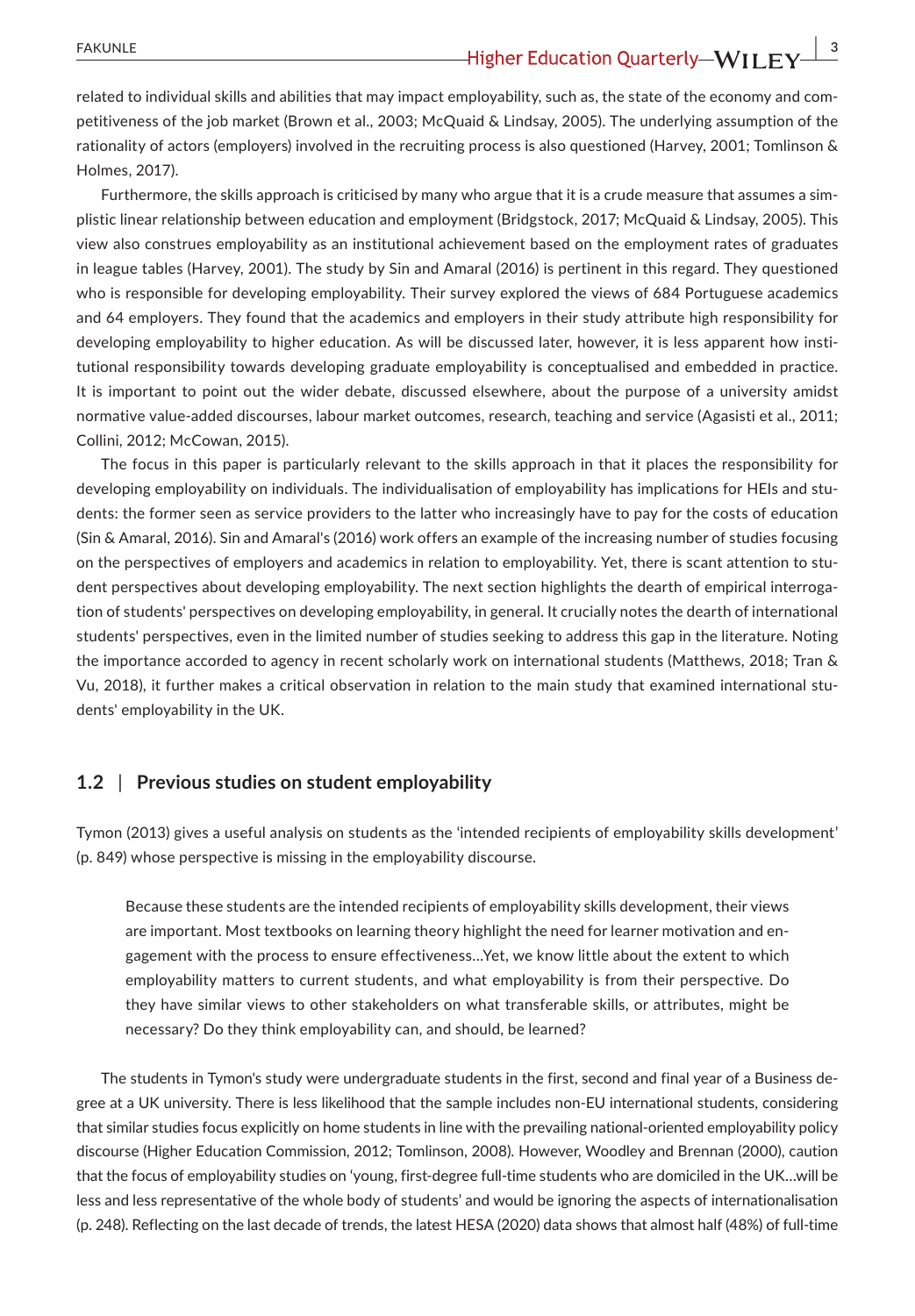## **4 |**  FAKUNLE

PGT students in the United Kingdom are from non-EU countries. The little attention paid to international student employability means that policy discourse and research does not reflect the changing demographics and diversity of students in UK HE, especially at postgraduate level.

The main empirical study on employability involving non-EU international students in the United Kingdom was conducted by Rong Huang and co-researchers, first reported in their 2014 paper. The research, supported by their university, used a survey to explore 449 Mainland Chinese students' perspectives of employability during their study in the United Kingdom (Huang et al., 2014). The research focus on Chinese students reflects their position as the largest group of mobile international students. Since 2012/13, the population of Chinese students studying in the United Kingdom exceeded the total number of all EU students combined (HESA, 2020). In 2018/19 students from China represented 35% of all non-EU students studying in the United Kingdom (*n* = 120,385). This is a 34% increase in the 5-year span from 2014/2015 (*n* = 89,540). The research by Huang et al. (2014) thus addresses a key gap in the literature on UK graduate employability. They concluded that the opportunity to improve career prospects in China was the main reason for studying abroad (Huang & Turner, 2018). This finding is congruent with the literature. However, as several scholars have argued, there is a need to move beyond normative discourses around employability that predominantly focus on an outcomes approach. Furthermore, the tenuous link between study abroad and employability continues to attract attention and debate (De Pietro, 2019). The second key finding in Huang and Turner's (2018) research relates to international student perceptions of employability. This will be discussed after a quick consideration of a recent study by Soares and Mosquera (2020) that highlighted the importance of this second finding.

Soares and Mosquera (2020) emphasise the importance of examining the relationship between perceptions of employability and development of skills which they argue is an understudied area of research. They sampled 196 students who participated in the Erasmus programme between 2013 and 2017. Their focus 'on the individual-level approach, follows the outcome-oriented conceptualization of employability, and analyses subjective employability measures, such as perception of employability' (p. 2772). Drawing on extant literature, they define the perception of employability as individual's perception of their chances of obtaining or maintaining employment. This is further explained as an individuals' assessment of their ability (and education) to meet the demands of the labour market. They point to research that demonstrates how perceptions of employability are positively correlated with positive outcomes for individuals and organisations (see Soares & Mosquera, 2020). The authors developed four items to measure the perceptions of employability: achieving distinction from national peers, meeting the requirements of national employers, enhancing the possibility of an international career and developing career-oriented skills (p. 2774). However, their measurement of perceptions of employability is grounded within the skills/outcomes approach that focuses on individual achievement in the labour market. This paper makes a novel contribution in that it examines an institutional process approach to employability (Harvey, 2001), focussing on international students.

The process approach focuses on the connections between employability and EDOs that students can access at the institution. This approach makes important the second main conclusion reached by Huang and Turner (2018) in relation to their investigation around Chinese students' perceptions of the university support to develop future employability. Around half (ranging from 49% to 50%) of the surveyed students demonstrated awareness of the EDOs (work-based learning, employability training workshops, specific modules related to employability, societies and clubs and extra curriculum awards). Contrarily, the students rated the perceived usefulness of these activities relatively low. This finding is consistent with other research that have identified careers support as an area international student are dissatisfied with during their study in the UK (Arambewela & Maringe, 2012; Archer, 2016), and from an analysis of 150,000 responses to the International Student Barometer (ISB) survey across 200 HEIs (Nilsson & Ripmeester, 2016). However, Huang and Turner (2018) suggested that the low perception of the usefulness of the EDOs 'could reflect Chinese international students' lack of the cultural understanding to recognise the relevance of such opportunities to their future development' (p. 183). A critical appraisal of Huang and Turner's (2018) explanation of the reason underpinning Chinese students perceived low perception of EDOs available in their UK institution describes a cultural deficit model (Haigh, 2014). This deficit perspective has been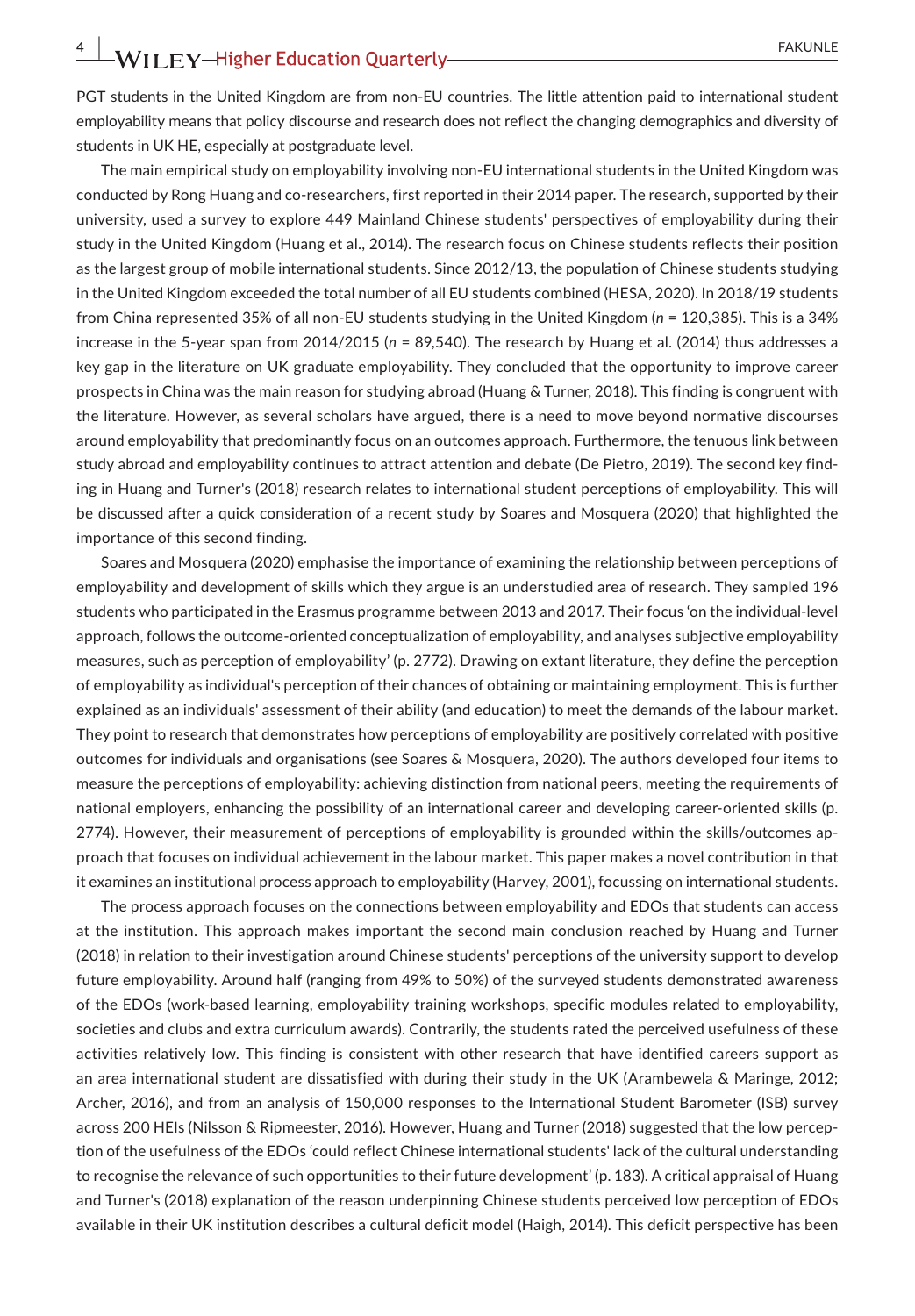criticised by several scholars as it is seen to misrepresent the learning and cultural background of international students as deficit in relation to the 'norms' in the host country (Arambewela & Maringe, 2012; Marginson, 2014; Tran & Vu, 2018) thus marginalising their agency. To this end, the discussion below sets the theoretical framework adopted in the research reported in this paper, in line with recent scholarly work on international student agency in internationalisation.

#### **1.3** | **Theoretical framework**

Drawing on Archer's notion of downward conflation (attributing causality to culture), Matthews (2018) argued that the theoretical frameworks used to explain international student experiences (for example, culture shock, acculturation models or cultural learning), share a common 'tendency to use culture to explain behaviour, denying agency', and leaves changes in student engagement 'poorly explained' (p. 332). In contrast, several scholars have observed that the theoretical notion of 'agency' is well suited to explore the international student experience (Marginson, 2014; Matthews, 2018; Tran & Vu, 2018). This paper adopts the description of agency as the capacity of an individual to act with 'intentionality' in line with 'rational' choices and in response to a given circumstance; therefore, it 'is the condition of activity rather than passivity' (Hewson, 2010, cited in Tran & Vu, 2018, p. 170), which encompasses how agency is intertwined with structure (Matthews, 2018). The rationality embedded in international student agency, sees them as reflective individuals who are able to pursue or refrain from a course of action based on prevailing circumstances (Fakunle & Pirrie, 2020). In the context of my research, the agency theory underpins how (1) international students can intentionally and actively engage in employability-related activities available within the higher education structure; and (2) how they reappraise plans when faced with constraints in the host environment.

#### **2** | **THE STUDY**

This paper draws on findings of a larger study of international students' rationales for studying abroad (see -Fakunle, 2020) and their perceptions on developing their employability during a 1-year masters programme in the United Kingdom. The international students recruited for the study are from 11 non-EU countries (see Table 1) who have limited access to work opportunities (20 hr per week during term time) as a condition of their student visa. The research questions examined in this paper are: (1) To what extent do international students' expectations of developing their employability match their experience? (2) Whether international students' perceptions of the benefits of studying on the Masters-level programme change over the course of the 1-year of study? This paper focuses on aspects of their experience that relates to employability which is declared as a mission for higher education within prevailing dominant policy and university practices. As such, the institutional employability-related documents available on the university website provided the definition, scope and interpretation of employability at the institution. The documents are 'recipient designed' products of the organisational structure (Atkinson & Coffey, 2011, p. 89) with students as the intended recipients. The employability documents thus informed the framing of some of the interview questions to gather insight into participants perspectives on employability as defined by the institution. A purposively selected sample of participants (Maxwell, 2013) was used to relate their perceptions of developing their employability, and possible constraints in relation to the EDOs.

Approval for the study was obtained through the Ethics Board at the university study site. Access to the participants was sought through Programme Directors (PDs) as gatekeepers who distributed the research invitation. The 19 participants were recruited from four Programmes in four Schools (Education, Business, Social and Political Science and Literatures, Languages and Cultures) in the Humanities, Arts and Social Sciences. The individual Programmes are not identified, and pseudonyms are used to ensure anonymity. The participants were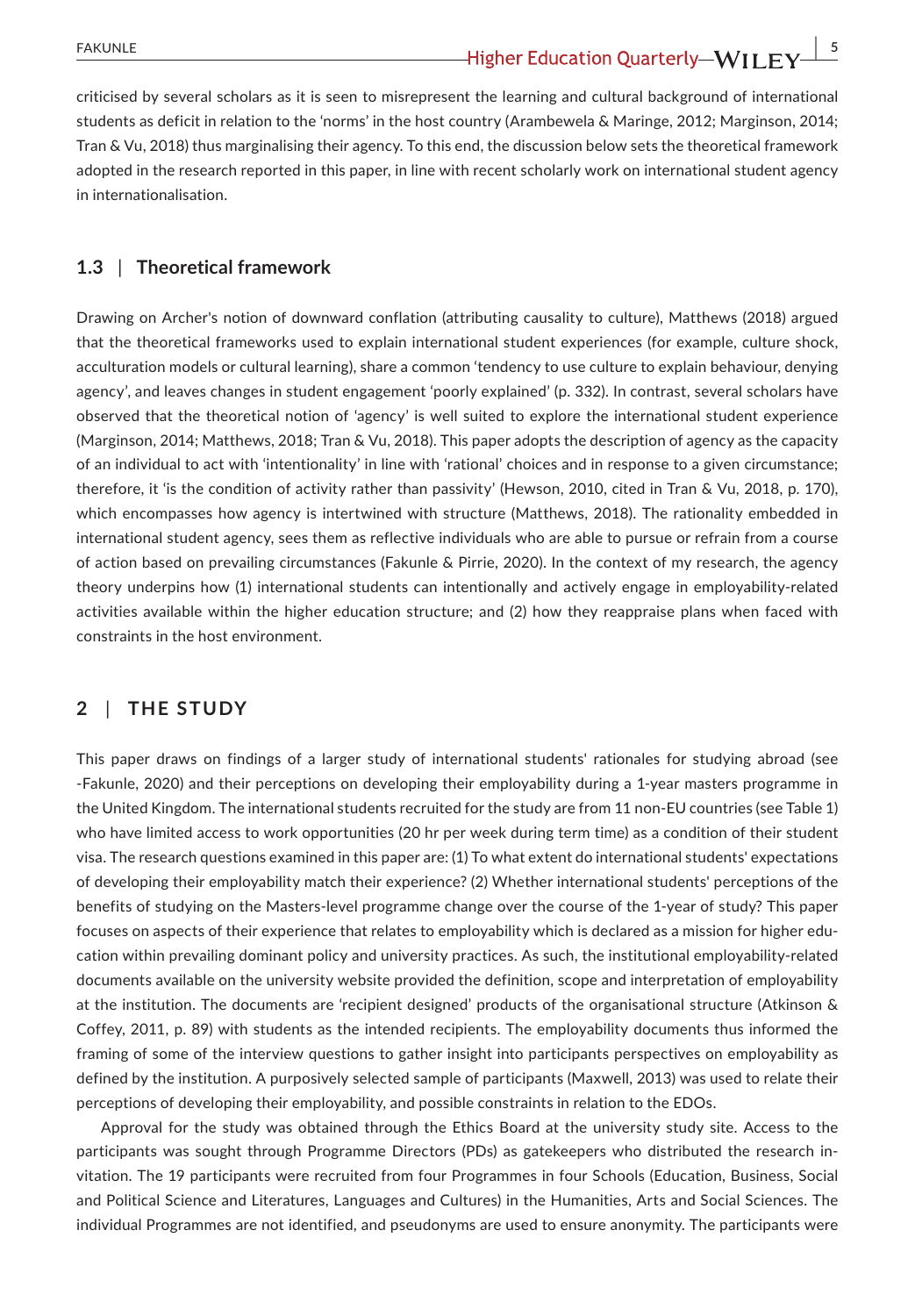## **EXAMPLE 20 IN A REPORT OF A REPORT OF A REPORT OF A REAL PROPERTY FAKUNLE**

| School     | Name                 | Part-time work | Internship     | Volunteering |
|------------|----------------------|----------------|----------------|--------------|
| LLC        | Mariana (Columbia)   | ✓              | X              | ✓            |
|            | Patricia (Mexico)    | X              | X              | ✓            |
|            | Abby (USA)           | X              | ✓              | ✓            |
|            | Shi (Taiwan)         | X              | X              | ✓            |
| SPS        | Alim (Turkey)        | $\mathsf{x}$   | $\mathsf X$    | $\mathsf X$  |
|            | Jackie (USA)         | $\checkmark$   | $\mathsf X$    | $\mathsf X$  |
|            | Qian (China)         | X              | $\mathsf X$    | $\mathsf X$  |
|            | Bola (Nigeria)       | ✓              | $\pmb{\times}$ | ✓            |
|            | Mandy (South Africa) | X              | $\mathsf X$    | X            |
|            | Adele (Canada)       | X              | $\mathsf X$    | $\mathsf X$  |
| EDU        | Fang (China)         | X              | X              | ✓            |
|            | Chao (China)         | X              | X              | ✓            |
|            | Sofia (Colombia)     | ✓              | X              | X            |
|            | Indira (India)       | ✓              | X              | ✓            |
| <b>BUS</b> | Bond (Singapore)     | X              | $\mathsf X$    | $\mathsf X$  |
|            | Yin (Taiwan)         | $\mathsf X$    | $\mathsf X$    | ✓            |
|            | Jun (China)          | X              | $\mathsf X$    | $\mathsf X$  |
|            | Lan (China)          | X              | $\mathsf X$    | ✓            |
|            | Harshad (India)      | $\mathsf X$    | $\mathsf X$    | ✓            |

#### TABLE 1 Work activities engaged in by students during their 1-year Masters

*Note:* √denotes yes: x denotes no.

Abbreviations: BUS, Business; EDU, Education; LLC, Literatures, Languages and Cultures; SPS, Social and Political Science.

interviewed twice at the end of the first and second semesters. A total 36 interviews were undertaken. The semistructured interview questions did not contain any references to the term 'employability' to ensure the interviewees were not constrained to think about their experience from a single perspective or a dominant standpoint enumerated in much of extant literature.

The research makes apparent the construct of student agency according to individual personal judgement and ability to voice how they acted on their values and objectives (Sen, 2000). Considering the sample size, this paper does not claim the responses can be generalised to all international students. The aim, as with much qualitative research, is authentic understanding and accurate representation (Silverman, 1993) of a valid account of experiential narratives from the participants (Holstein & Gubrium, 2011). Open-ended interview questions allowed exploration of nuances that emerged from the students' accounts in relation to what they did and the activities they engaged with.

The interview transcripts were read repetitively to ensure familiarity and closeness to the data. Thematic analysis was used to search and refine the themes that are relevant to answering the research questions (Braun & Clarke, 2006). The process of decoding (deciphering the core meaning of interview data) and encoding (labelling and linking the data) ensured that consistencies and variations are analysed within and across the dataset (all interviews) (Saldaña, 2013). Using NVivo allowed for organising, coding and categorising different layers of interpretation of the relationships and contrasts within a source (one interviewee) and emerging dimensions in concepts presented in the dataset. The reliability and trustworthiness of the coding process was validated through member checking. Four anonymised and coded transcripts were sent to three qualitative researchers at the university to check whether the codes captured a valid representation of the data.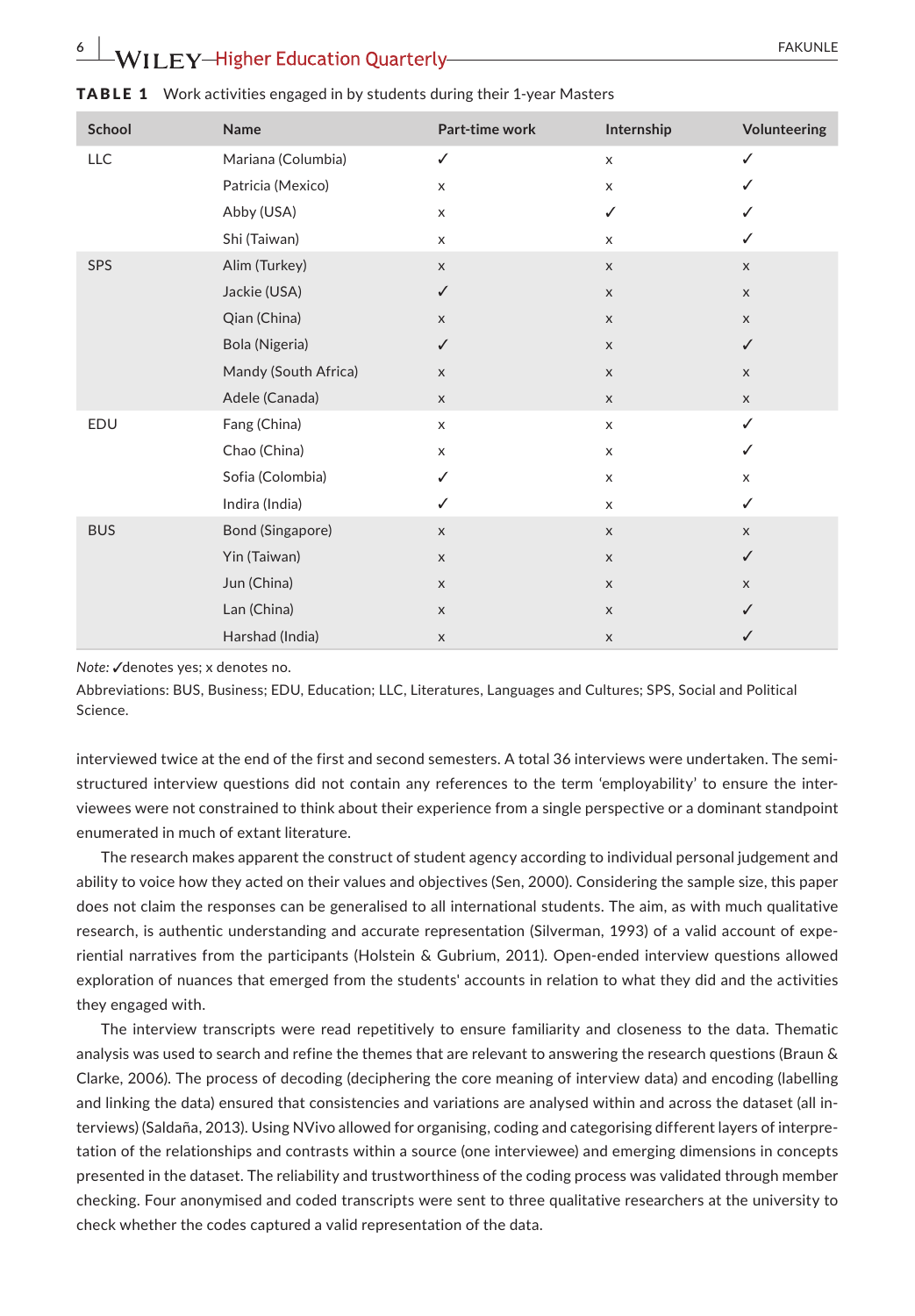Consistent with Saldaña (2013), coding captured the essence of the research story presented in the interviews and these were subsequently developed into categories that form the basis of the discussion in the next section. Congruent with the theoretical positioning adopted in the research, direct quotes are used to convey key points made by the participants to highlight their agency within the affordances and constraints in the host environment.

#### **3** | **FINDINGS AND DISCUSSION**

Online employability-related documents are detailed on the university website. The 'recipient designed' documents (Atkinson & Coffey, 2011, p. 89) are presented as a guide for students towards developing their employability during their study. The university employability document states that (1) students should identify gaps in their skillset and work towards developing employability-related attributes, (2) get involved in extra-curricular activities, including work experience, clubs and societies and (3) engage with the Careers Service to find the information and advice they need to prepare for future work or further study. All three components focus on individual responsibility towards developing employability. The document also points to the availability of resources within the university (e.g., Careers Service) to support employability development opportunities (EDOs). However, there remains the question asked earlier in this paper with regards to the gap around how students engage with EDOs during their study. This paper addresses this gap. Furthermore, the generic approach to employability development, which is not unique to the study site, fails to highlight possible structural encumbrances, such as, visa restrictions that limits access to work experience (discussed later) for international students.

Study findings positions international students as active agents who demonstrated awareness and took steps towards developing employability. This is conceptualised below as students' reflection––action––consultation on developing employability.

#### **3.1** | **International students' reflection with a view towards developing employability**

The timing of the interviews at the end of the first and second semesters gave the participants an opportunity to talk about broadening the scope of their experience and thinking about possibilities for their future careers. Grounded in Dewey's ideas on reflective thinking, Ryan's (2013) posits that reflection consists of two main elements: (1) making sense of experience from a personal perspective, in relation to others, and contextual conditions and (2) reimagining and planning future experiences for personal and social benefit. These two aspects of reflection were apparent in discussions throughout the interviews, especially in relation to work experience during their Masters. The students' reflective thinking in relation to employability was apparent from how they described their journey before embarking on the Masters (Fakunle & Pirrie, 2020). For example, Patricia spent 1-year researching study abroad options in different countries before selecting her programme out of offers from four universities in the United Kingdom. She explained, 'Well, it's a lot of money to go into and I wanted this for so long that I didn't want to get it wrong. I did my research'. Other participants gave personal and sometimes intimate details underpinning their decision to study abroad. A snapshot of Sofia's reflections provides an example:

Unfortunately, in Colombia education depends a lot on reputation and if the university you went to does not have a good reputation in terms of quality then it doesn't matter if you are the best student. Probably the job will go to someone that comes from a highly recognised university. So, I started looking abroad to study in a place in a university that will be recognised by future employers.

Since having started her studies, Sofia talked about how she has been thinking about work opportunities as she reimagines her future post-study abroad: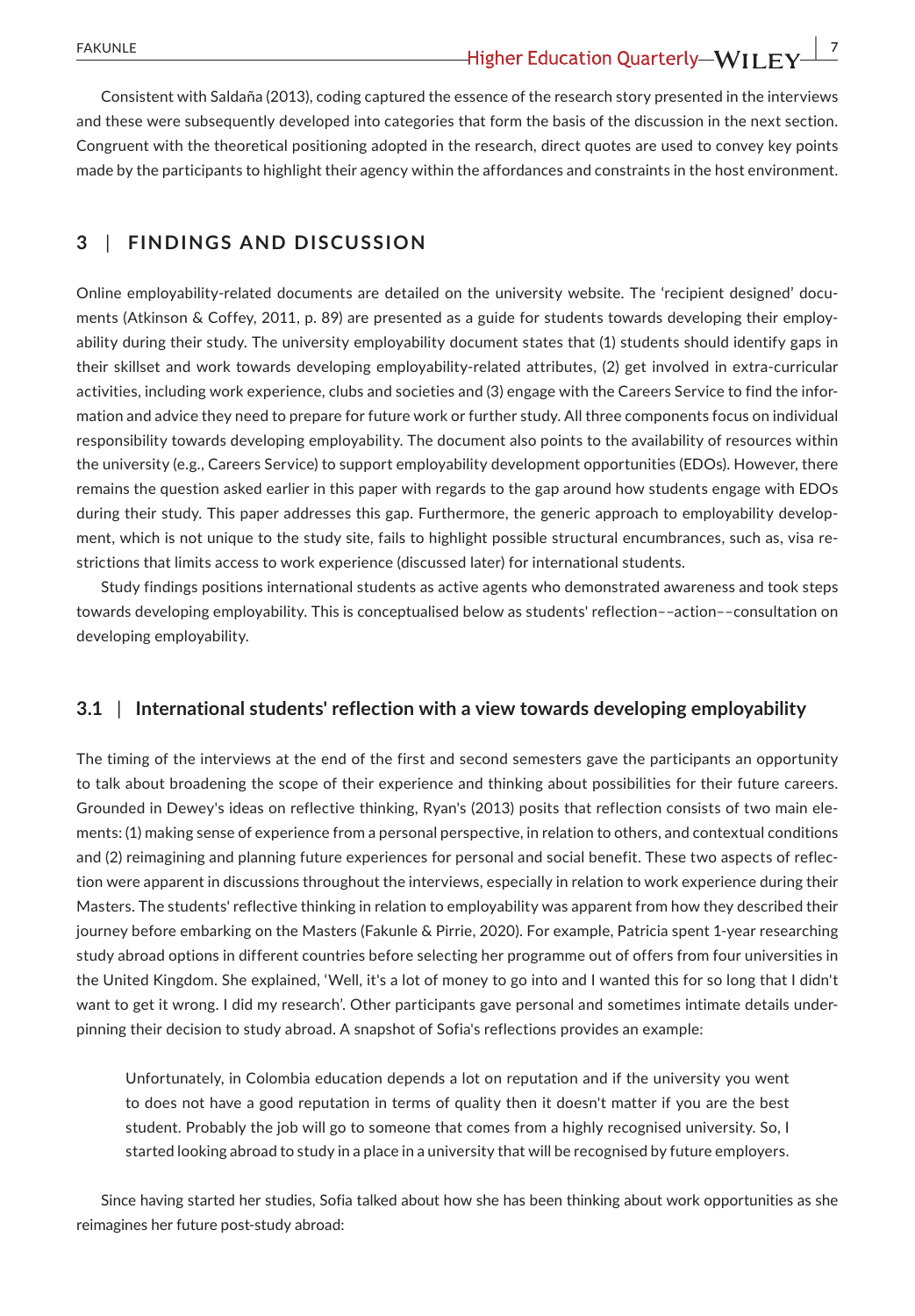## 8 **WILEY-Higher Education Quarterly- CONSIDER ALL READULE**

I think international experience is not only studying but working would be an interesting way to keep on building towards what I want. I've been thinking that getting a job abroad somewhere around the world can actually be a good opportunity using the fact that I am studying abroad as a platform to get somewhere else.

At the early part of the programme (first semester), all the participants demonstrated a clear understanding of contextual factors that echoed Tomlinson (2008) that 'the degree is not enough' for graduate work and employability. Sofia said:

The masters can be the greatest masters ever. I can have the greatest education experience. But the only thing that would ensure that I have a job afterwards is my own work. It is ensuring that I search for a job, applying and getting my CV done. The university is not giving me a job once I graduate. I have started searching for different positions and jobs to see what my chances are. I am just kind of scanning and screening now.

Across the interviews and as shown in the brief extract from Sofia, personal and contextual factors underpinned the journey to study abroad to enhance career prospects. Not all the students were actively looking for a job at the time the first interviews were conducted. Some students, like Shi did not work part-time because of the demands of study as an international student.

At first, I was thinking of maybe I can get a part-time job because with tier 4 visa you can work for 20 hr [per week], but I didn't do that. We have 5 to 6 articles to read each week and because my first language is not English it takes me twice as much time than other people. So, I have to spend more time on studying so I have to give up the thoughts of a part-time job.

Importantly, Shi had thought about working. Her reflections had made her decide to focus on her study which directly intersects her educational (obtain the degree) and economic (enhanced career prospects) rationales to study abroad (Fakunle, 2020). Students across the different programmes talked about being interested in part-time work after finishing the taught aspect of their Masters (in April). This aspect of the student interest was explored further during the second interview. It was expected that at that stage the students would have been exposed to and probably engaged in other activities. Specifically, the participants were asked to discuss all the extra-curricular activities they had participated in (or if they were still planning to do so) and their reasons for engaging in such activities. This was expected to reveal whether they had engaged in activities with a view to develop their employability.

#### **3.2** | **Taking action towards developing employability**

This section discusses the international student engagement in employability-related opportunities within and outside the university. This analysis draws on participants' responses to questions about their engagement in any or all of the activities listed the university document (work experience, clubs and societies, internships and volunteering) towards developing their employability.

#### 3.2.1 | Work experience within the university

At the university, work-integrated learning (WIL) is embedded as either a compulsory or optional element of some programmes. However, as shown in Figure 1, WIL was not evenly integrated across all programmes. Accordingly, student engagement in WIL depended on availability.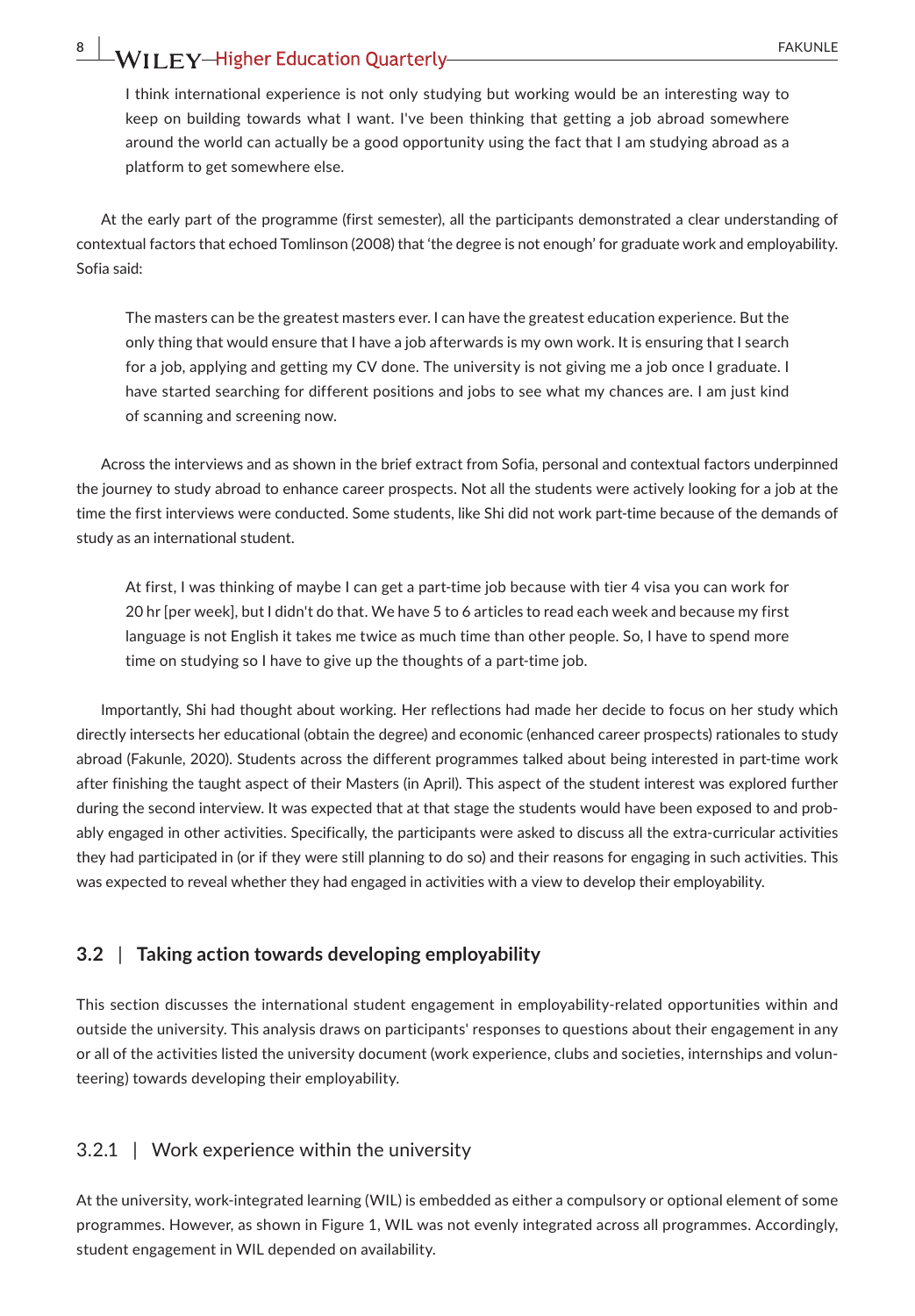Participant School Mode of WIL **Type of WIL Engagement %** LLC Compulsory Project work LLC-100% LLC - 50% Industry-based **Practical work BUS** dissertation **BUS-0%**  $Non$ experience/Work  $SPS - 0%$ Compulsory integrated learning Short-term (WIL) on programme industry **BUS-40%** SPS experience Not available EDU

#### FIGURE 1 Student engagement with WIL

Consistent with Gribble et al. (2015), the importance of work experience towards developing employability was emphasised by all the participants. Mandy's case is briefly highlighted here. Mandy was offered a full scholarship to study another MSc programme in another country. Such was the 'pull' of the practical aspect of the MSc (SPS) that she decided to enrol on the current programme because of what she describes as her fear of being 'unemployable':

I wanted something [MSc programme] that was like practical, like tangible. I wanted something interesting but more employable. I was really scared that if I went to (names a different university) I will end up in an unemployable situation when I finished.

Mandy could be described as an outlier in that all the other participants mentioned financial considerations as a key rationale for selecting their MSc programme. During the interview, Mandy expressed deep regret for not taking up the scholarship. Due to financial difficulties she had moved out of student accommodation to live with a family friend. Mandy is one of two students who did not participate in the second interview. Both her and the other student (Adele) were unable to undertake the work-based dissertation that had drawn them to the programme (SPS). Adele had said that she would return to her job back home in Canada after the taught part of her Masters, if unable to do a work-based dissertation. Adele' reflection seem to underpin a course of action to return home. Both students did not reply to repeated emails to take part in the second interview and it was not possible to conclusively determine why.

The LLC students who had WIL integrated into their course talked enthusiastically about the added benefit in relation to developing their employability. Abby said:

I can say conclusively that my current study experience has made my career aspirations seem entirely possible, whereas before this year they were mostly a dream. Working in (names field of study) has always been difficult because there is no singular track to get there. As such, I often wondered how people got their foot in the door. The strength of the (MSc programme) is its applied practice component, which gives students the ability to work in real-world situations and learn from industry partners.

In contrast, the lack of opportunity to participate in a WIL was a source of dissatisfaction for students across all the three programmes (SPS, EDU and BUS) where this was not offered as a compulsory part of the MSc. This finding points to the affordances within the institution, as student actions were mediated by contextual factors. Hence, Students may demonstrate reflection and take action, but structural factors may constrain or enable agency towards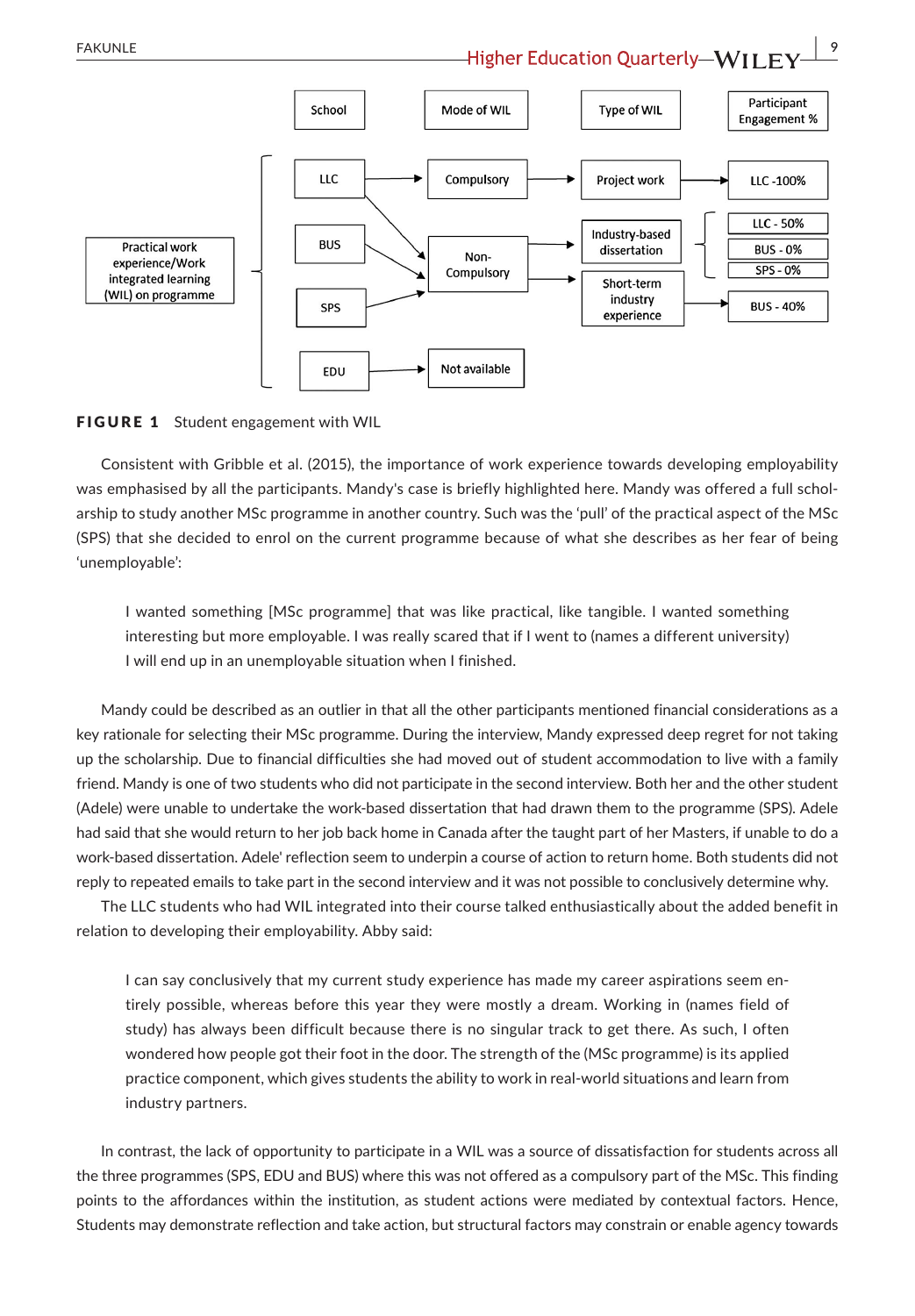developing employability. This echoes the point made by Tran and Vu (2018) that 'whether agency succeeds or fails depends on not only students' individual efforts, but it is also contingent on the availability of resources, institutional and structural factors influencing the students' lived realities. (p. 171).

#### 3.2.2 | Work experience outside the university

As previously stated, non-EU students can normally work for 20 hr during term time. The participants were, therefore, asked if they had engaged in the work experience listed in Table 1.

The majority (14 out of 19) of the students interviewed did not engage in part-time work (Table 1). None of the BUS participant engaged in part-time work. One LLC student did an internship. Participants across the four schools did volunteering (*n* = 11). The students valued the opportunities to engage in work experience, for three main reasons: first, for skills development as preparation prior to getting a job; second, as a signal to prospective employers by including their experience on their CV; and third, to develop networks they could draw on during and after their Masters. Abby (USA), the only student who did an internship, echoed comments made by other students about the lack of opportunity to get an internship in the UK. Bearing in mind the value the students placed on internships, it is perhaps not surprising that Indira said:

If given an opportunity I'll like to tell them [the school] that please, have some kind of internship in place for the students. Because Masters programme is something that the internship could add value. The benefit is that you get to work in an environment, and you can relate it to what you are studying. It gives you a more rounded effect.

The need for students to have a rounded educational experience involving both academic and extra-curricular activities aligns with the student perceptions and normative discourses around developing employability. However, it is unclear to what extent EDOs are explicitly embedded in the processes in place within the university. This presents a structural issue that marred the students' access to EDOs. The suggestion that institutions conduct an 'employability audit' (Harvey, 2001) seems pertinent here. Harvey suggests that employability audit is a practical way to assess the extent of EDOs, including work-experience opportunities, made available to students within an institution. He further clarifies that:

An employability audit should not be a simplistic output measure that assesses the effectiveness of what institutions provide or a supposition that students' development of employability attributes is solely dependent on what the institution provides. Rather, an employability audit provides an indication of process and an indication of where and how that process can be improved. (Harvey, 2001, p. 106)

Harvey used the example of an employability audit conducted by the Higher Education Funding Council for Wales (HEFCW) to highlight substantive issues around institutional policy and strategy as well as methodological issues (see Harvey, 2001). The HEFCW example is helpful for assessing EDOs in a general sense. However, international students are non-citizens with limited access to work opportunities in the host country. This brings up additional issues that require consideration towards the development of a holistic and equitable policy on employability in international higher education. The quotes below from Mariana and Yin provides the context of some of such systemic structural issues that need to be addressed. Mariana talked about her student visa being a barrier in doing an internship directly related to her MSc course:

I applied for an internship at (names an events organisation related to MSc field) but they said no because of my visa. Because they needed someone who could work more than 20 hr a week. My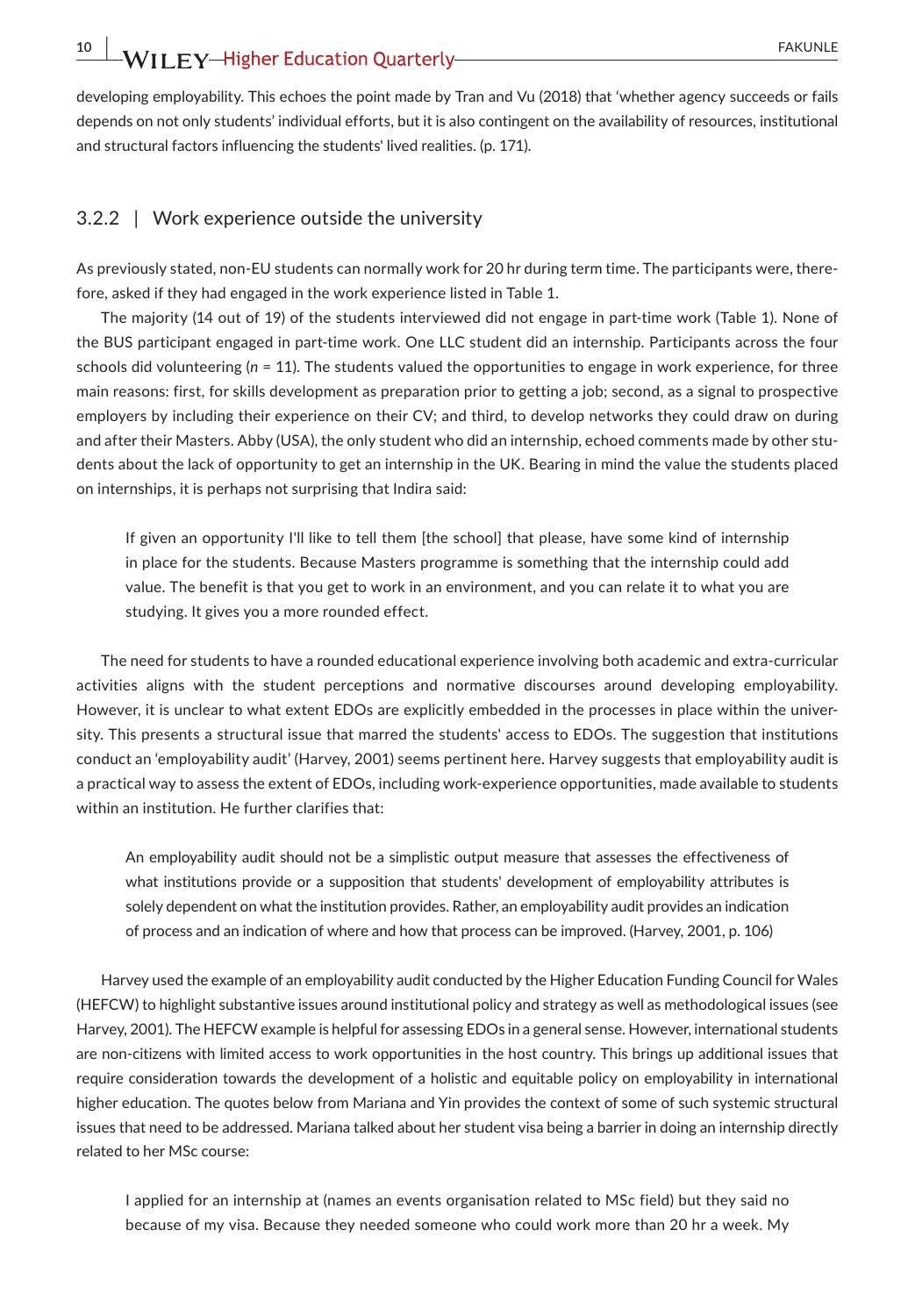other friend also applied for one. They didn't even check our application. They said, 'you have a student visa, no'.

The participants across the other programmes echoed Mariana's points. The limitation on their ability to secure an internship extended beyond the UK. Yin talked about how her application to do a Summer internship in another EU country was rejected because she is a non-EU student. Yin further linked her inability to secure work experience to Brexit:

Most of the [internship] opportunities were in Britain or in European countries. But it's hard for me to work in Britain. Obviously, they don't like foreigners. That is why they vote to leave [Brexit]... I asked my German friends and there is no visa problem for them to work in the UK. But for me it's really really hard. I just have to look for jobs in Taiwan.

Yin highlights the need for equitable policies for higher education students studying in a global world. This remains a policy gap in international higher education. The participants also considered how volunteering could help them to develop employability. They looked for volunteering opportunities that they felt would add value to their study experience. As Harshad explained, the main aim was to show potential employers:

that I have variety of experience in addition to my academic experience. Organisations can see that I have a good profile and they can say ok let's invite him to the next stage.

Six participants talked at length about the benefits of engaging in societal activities. Chao's reasons for engaging in a society is outlined below:

In the short period of the one-year Masters it is very difficult for me to meet the local people. I joined the Choir to immerse myself in this environment. This helps me to communicate with local people and will prepare me for my future job. This is the most important difference between being here and online study and just reading journal papers.

Chao considers an immersive experience in the host environment will enhance his intercultural communication skill towards enhancing his employability in a globalised world. His comments above, therefore, capture one of the key benefits associated with the experiential aspect of study abroad towards developing employability-related skills, for example, intercultural communication and interpersonal skills. This reflects normative discourses in the literature that study abroad enhances employability in the global sphere as 'international experience in the form of work, study, service, or volunteering are highly desired forms of off-campus learning for developing skills and competencies valued by employers' (Matherly & Tillman, 2019, p. 11). Chao's quote is especially important in view of COVID-19 and ongoing discourses about online learning and international student mobility. The discourses have been focused on instrumental aspect of internationalisation involving international student recruitment and economic rationales. This makes pertinent, Fakunles' (2020) suggestion for a broader understanding of the intersection of international students' educational, experiential, aspirational and economic rationales for study abroad in internationalisation policy development.

#### **3.3** | **Consulting within the university towards developing employability**

The participants were asked to share their experience of consulting anyone or department with regards to developing employability. The students consulted staff at their Schools and the university Careers Service. The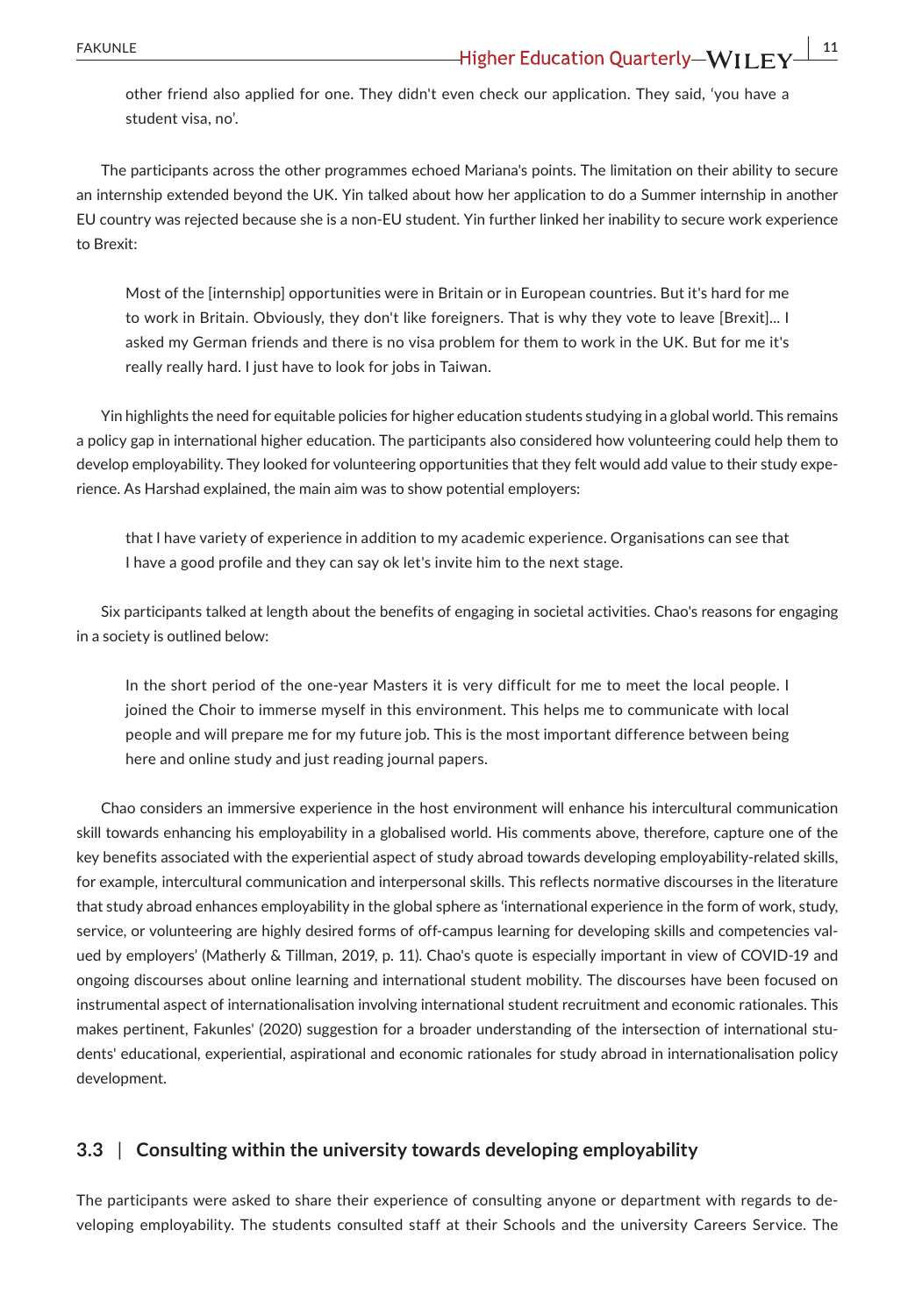





pattern of engagement varied across the participants in the four schools. Figure 2 focuses on student consultation with the Careers Service as they are the central department with a remit for developing student employability. Due to the size of the study, the pattern of student consultation with the Careers Service is not presented as representative.

The participants mostly engaged with online searches of the Career Service website for job opportunities. This illustrates how reflection, action and consultation are interconnected. For example, Sofia talked about thinking about job options while 'scanning and screening' the Careers Service website. However, except for one student (Mariana) who found a part-time waitressing job, none of the students obtained a job based on their search. Harshad concluded that:

I use the website to look for job opportunities and internship opportunities. Although I don't get it but still I keep exploring. If the organisations are not giving me a visa the careers service cannot do anything. The best thing they can do is that I can get my CV reviewed.

However, with regards to their CV, Qian raises the point about the mismatch between the support from the Careers Service and finding a job in her home country:

I am not using the university [careers service] because it's English [language]. I will apply for a Chinese job so not really helpful actually. I think it will be helpful if I want to get a job here. I will seek for professional help online. They can polish my CV.

None of the LLC students had engaged face to face with the university Careers Service. Incidentally, this was the only school where WIL was a compulsory part of the programme. All the LLC students talked enthusiastically about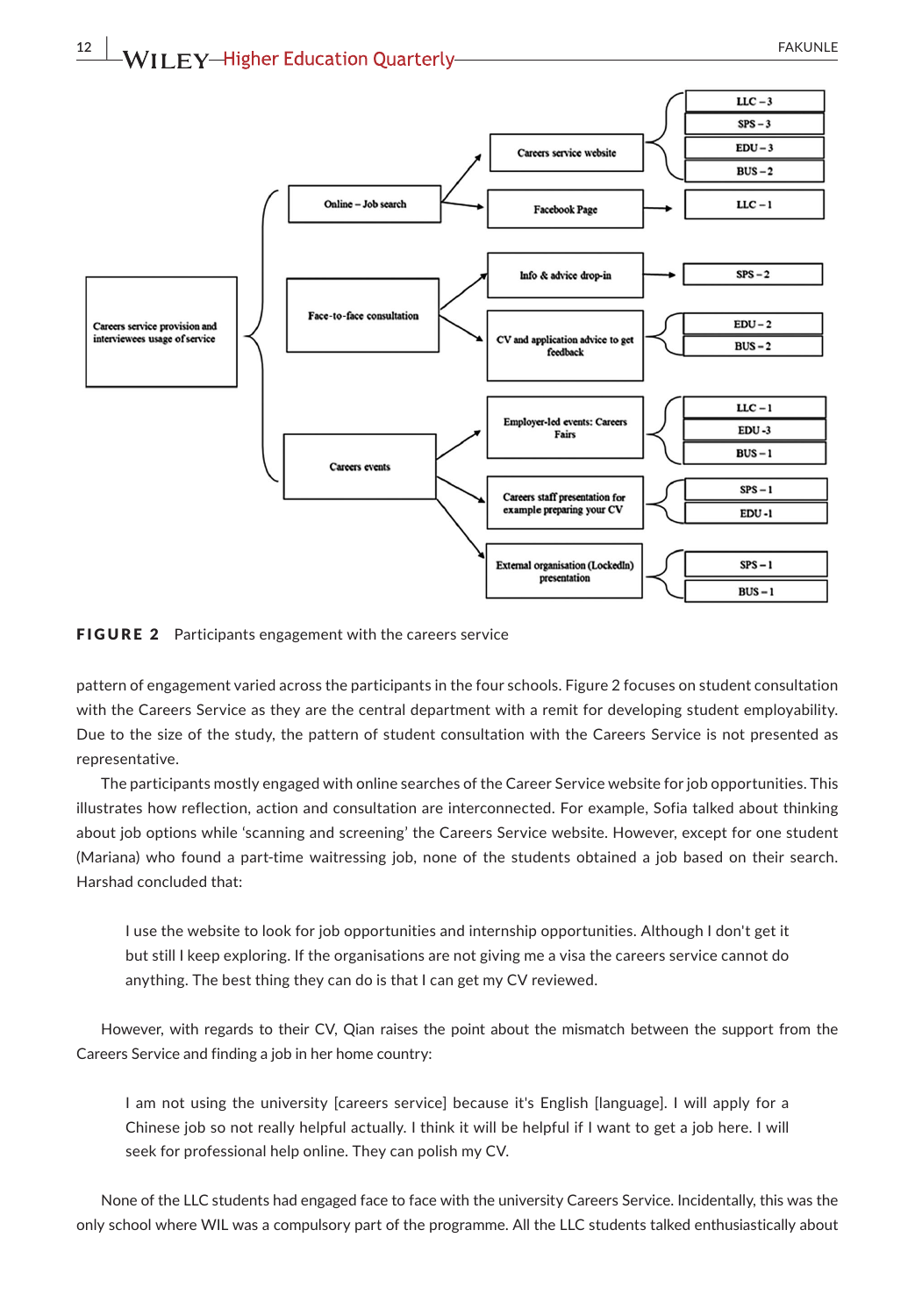### **FAKUNLE 13**<br> **13**<br> **13**<br> **13**<br> **13**<br> **13**<br> **13**

the open-door policy operated by their Programme Director (PD). This approach allowed the students to consult their PD on all aspects of their academic study and career aspirations. This could explain less engagement with the central Careers Service. In contrast, almost all the EDU students consulted the Careers Service via different means; online, face-to-face advice and careers events (Figure 2). The EDU students were the only category of participants who stated that they were unaware of career support in their School. It is possible that unlike the larger EDU programme, the smaller LLC programme made it more manageable for the PDs to provide a more 'intimate' level of support for the students. As shown in Figure 2, a few participants from BUS and SPS consulted the Careers Service. The BUS participants also consulted the Student Development Team (SDT) that provided career support to students in the school.

International students consulted a range of careers events (fairs and careers presentation) towards developing their employability. They however expressed their disappointment that the Careers Fairs were mainly designed for home students and not international students. As has been noted in previous research (Arambewela & Maringe, 2012), Adele expressed her disappointment with the undifferentiated careers support for international students. Nevertheless, when asked about his future plans, Harshad expressed hope:

I hope that my global experience will matter to the organisations. In the future I want to see myself working at a global organisation at a good post. I hope that the skills and the exposure from here will certainly put me on the path to achieve that goal and this experience will accordingly matter a lot in the long run.

Harshad's hopeful notes remind us that linking study abroad in a causal way to subsequent employment outcomes is challenging (Di Pietro, 2019). The points in this section resonate with findings from large-scale surveys that identified careers support towards developing employability as the main area international students are concerned with during their study abroad. As a result, there are calls that universities need to find ways to support international students' career development and employability (Archer, 2016; Nilsson & Ripmeester, 2016). By examining the processes and affordances at the institutional level, this paper highlights a policy void with regards to making connections between international students experience and employability. This in turn limits the international students' agency and impacts their perceptions on accessing EDOs.

#### **4** | **CONCLUSION**

This paper adopts an expanded focus in relation to international students' agency as being capable to actively and intentionally seek to achieve their employability goals (Marginson, 2014; Matthews, 2018; Tran & Vu, 2018). The paper highlights how the lived experience of international students studying on a 1-year masters-level programme illustrates the students' reflection, action and consultation during their study towards developing their employability. International students' reflection on developing employability started before starting their studies and extended throughout the course of their study abroad. This is evident in their actions through engagement in work experience in the form WIL, part-time work, internship, volunteering and extracurricular activities, including joining societies in the host country. However, depending on affordances within the institution (across four Schools), international student consultation on EDOs ranged from solely within the School (LLC), mainly with central Careers Service (EDU) or at both the school level and centrally (BUS and SPS). An employability audit (Harvey, 2001), therefore, would be useful to assess the gaps in EDO provision across an institution. That is, however, one of the issues identified in this paper. Another pertinent issue relates to how international student agency enacted by their reflection, action and consultation on employability, raise key concerns currently not reflected in employability-related policy and practices. Employability policy at institutional and national levels are yet to address specific concerns related to visa limitations that restricts students' access to work experience opportunities outside the university, notably internships. Understandably, institutions do not form visa policy. The policy void in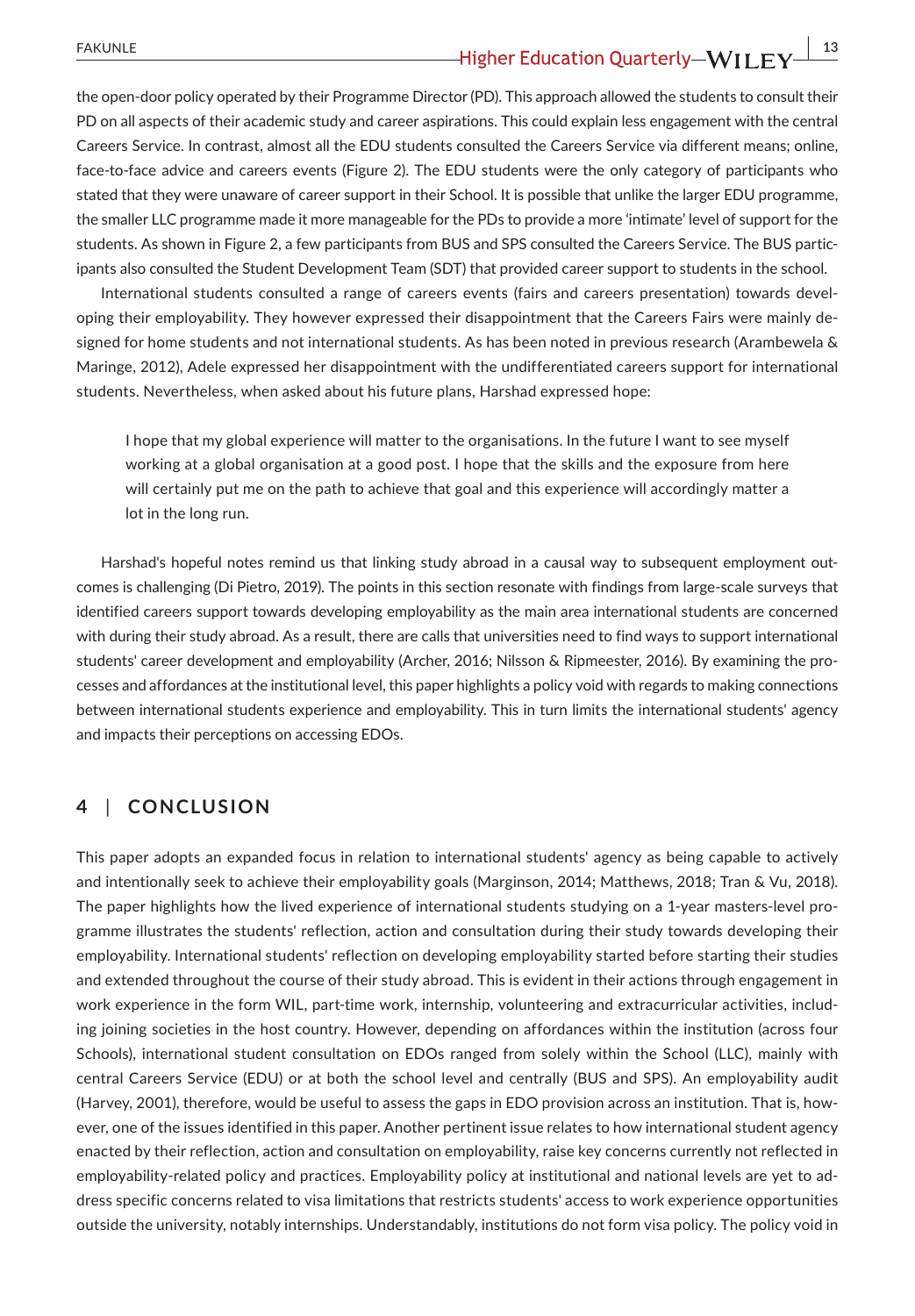this area of internationalisation is, however, directly contradictory to equity values espoused in higher education (OECD, 2018).

Given the issues mentioned above, it was important to international students to have WIL embedded on the programme. However, WIL was not evenly integrated across the university. This was seen by international students as limiting their opportunity for skill development through work experience to enhance their employability. Echoing finding in previous studies, support offered by the Careers Service was also undifferentiated to reflect the diversity amongst campus students. Considering that HEIs actively seek to recruit international students from a global pool (OECD, 2018), it should be of interest to HEIs whether international students have access to employability-related opportunities. There is a need for future research to broaden the scope covered in the study reported in this paper. For example, a larger study involving more than one institution could critically examine the role of Careers Service in facilitating EDOs for international students.

In conclusion, it is important to highlight the disruption caused by the 2020 Covid-19 pandemic on higher education. Practical concerns around mobility has seen many universities moving to online or hybrid delivery. This creates possibilities for internationalised online learning and teaching (Fakunle et al., 2020), towards developing internationalised curriculum and facilitating intercultural experiences that could enhance employability in future digital work scenarios. Bridgstock (2017), however, argues that employability discourse over-emphasise labourmarket skill needs, but under-acknowledge the massive disruptions to both education and the world of work being brought about by digital technologies. She contends that there is a need to 'foster students' productive participation in the uncertain economy and society of future years and decades' (p. 341)––this remains an area that warrants research. The impact of COVID-19 on mobility is yet unfolding. A decline in international student mobility will have economic ramifications for higher education institutions in top receiving countries, such as the UK. This suggests that international student employability during and post-Covid-19 will merit investigation, as a matter of priority. This could address the policy disconnect between internationalisation, employability and international student experience. In addition, future research will need to explore if EDOs can and will be integrated into students' virtual learning experience.

#### **ACKNOWLEDGEMENTS**

I am grateful to Jennifer Tatebe and Helen Higson for their comments on a draft of this paper.

#### **CONFLICT OF INTEREST**

No conflict of interest is reported by the author.

#### **ORCID**

*Omolabake Fakunle* <https://orcid.org/0000-0002-1729-7934>

#### **REFERENCES**

- Agasisti, T., Dal Bianco, A., Landoni, P., Sala, A., & Salerno, M. (2011). Evaluating the efficiency of research in academic departments: An empirical analysis in an Italian region. *Higher Education Quarterly*, *65*(3), 267–289. [https://doi.](https://doi.org/10.1111/j.1468-2273.2011.00489.x) [org/10.1111/j.1468-2273.2011.00489.x](https://doi.org/10.1111/j.1468-2273.2011.00489.x)
- Arambewela, R., & Maringe, F. (2012). Mind the gap: Staff and postgraduate perceptions of student experience in higher education. *Higher Education Review*, *44*(2), 63–84.

Archer, W. (2016). *International taught postgraduate students: The UK's competitive advantage*. HE International Unit.

Atkinson, P., & Coffey, A. (2011). Analysing documentary realities. In D. Silverman (Ed.), *Qualitative research* (3rd ed., 56–75). Sage.

Braun, V., & Clarke, V. (2006). Using thematic analysis in psychology. *Qualitative Research in Psychology*, *3*(2), 77–101.

Bridgstock, R. (2017). The university and the knowledge network: A new educational model for twenty-first century learning and employability. In M. Tomlinson & L. Holmes (Eds.), *Graduate employability in context theory, research and debate* (pp. 339–358). Palgrave Macmillan.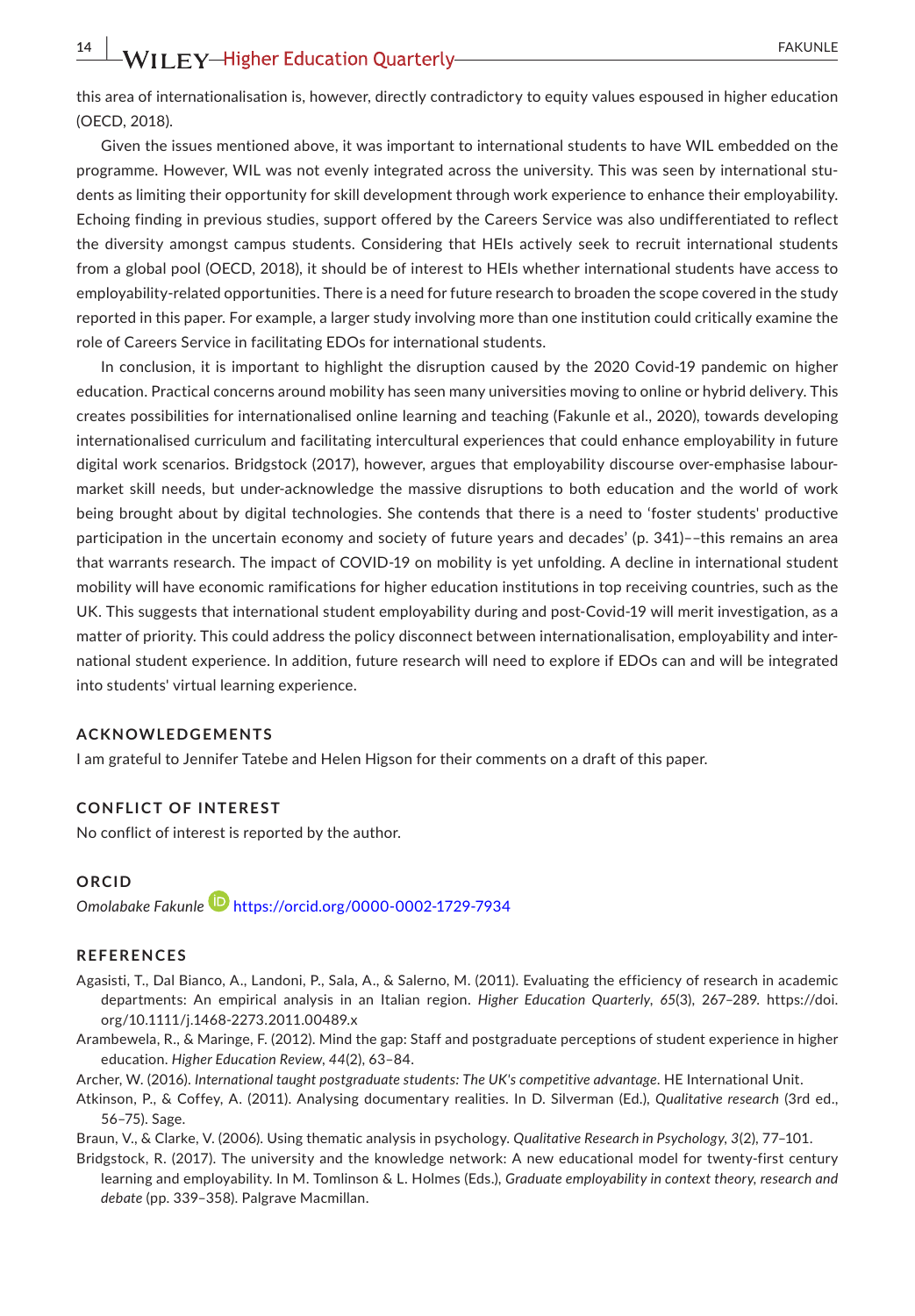Brown, P., Hesketh, A., & Williams, S. (2003). Employability in a knowledge-driven economy. *Journal of Education and Work*, *16*(2), 107–126.

Collini, S. (2012). *What are universities for?*. Penguin.

- Di Pietro, G. (2019). University study abroad and graduates' employability. *IZA World of Labor*: 109v2. [https://doi.](https://doi.org/10.15185/izawol.109.v2) [org/10.15185/izawol.109.v2.](https://doi.org/10.15185/izawol.109.v2) [https://wol.iza.org/uploads/articles/488/pdfs/university-study-abroad-and-gradu](https://wol.iza.org/uploads/articles/488/pdfs/university-study-abroad-and-graduates-employability.pdf?v=1) [ates-employability.pdf?v=1](https://wol.iza.org/uploads/articles/488/pdfs/university-study-abroad-and-graduates-employability.pdf?v=1)
- De Wit, H. (2020). Internationalization of higher education: The need for a more ethical and qualitative approach. *Journal of International Students*, *10*(1), i–iv. <https://doi.org/10.32674/jis.v10i1.1893>
- Fakunle, O. (2020). Developing a framework for international students' rationales for studying abroad, beyond economic factors. *Policy Futures in Education*, 147821032096506. <http://dx.doi.org/10.1177/1478210320965066>
- Fakunle, O., Lock, J., & Johnson, C. (2020). Is internationalization intentionally integrated in online learning environments? Exploring the challenges and possibilities. *International Journal on Innovations in Online Education*, *4*(3). [https://](https://doi.org/10.1615/IntJInnovOnlineEdu.2020035172) [doi.org/10.1615/IntJInnovOnlineEdu.2020035172](https://doi.org/10.1615/IntJInnovOnlineEdu.2020035172)
- Fakunle, O., & Pirrie, A. (2020). International students' reflections on employability development opportunities during a one-year Masters-level Program in the UK. *Journal of International Students*, *10*(S2), 86–100.
- Findlay, A. M. (2011). An Assessment of supply and demand-side theorizations of international student mobility. *International Migration*, *49*(2), 162–190.<https://doi.org/10.1111/j.1468-2435.2010.00643.x>
- Gribble, C., Blackmore, J., & Rahimi, M. (2015). Challenges to providing work integrated learning to international business students at Australian universities. *Higher Education, Skills and Work-Based Learning*, *5*(4), 401–416. [https://doi.](https://doi.org/10.1108/HESWBL-04-2015-0015) [org/10.1108/HESWBL-04-2015-0015](https://doi.org/10.1108/HESWBL-04-2015-0015)
- Haigh, M. (2014). From internationalisation to education for global citizenship. *Higher Education Quarterly*, *68*(1), 6–27.
- Harvey, L. (2001). Defining and measuring employability. *Quality in Higher Education*, *7*(2), 97–109. [https://doi.](https://doi.org/10.1080/13538320120059990) [org/10.1080/13538320120059990](https://doi.org/10.1080/13538320120059990)
- HESA. (2020). *Higher Education Student Statistics: UK, 2018/19—Where students come from and go to study*. [https://www.](https://www.hesa.ac.uk/news/16-01-2020/sb255-higher-education-student-statistics/location) [hesa.ac.uk/news/16-01-2020/sb255-higher-education-student-statistics/location](https://www.hesa.ac.uk/news/16-01-2020/sb255-higher-education-student-statistics/location)
- Higher Education Commission (HEC). (2012). *Postgraduate education—An independent inquiry by the Higher Education Commission*. HEC.
- Holstein, J. A., & Gubrium, J. F. (2011). Animating interview narratives. In D. Silverman (Ed.), *Qualitative research* (pp. 149–167). Sage.
- Huang, R., & Turner, R. (2018). International experience, universities support and graduate employability—Perceptions of Chinese international students studying in UK universities. *Journal of Education and Work*, *31*(2), 175–189. [https://doi.](https://doi.org/10.1080/13639080.2018.1436751) [org/10.1080/13639080.2018.1436751](https://doi.org/10.1080/13639080.2018.1436751)
- Huang, R., Turner, R., & Chen, Q. (2014). Chinese international students' perspective and strategies in preparing for their future employability. *Journal of Vocational Education and Training*, *66*(2), 175–193. [https://doi.org/10.1080/13636](https://doi.org/10.1080/13636820.2014.894933) [820.2014.894933](https://doi.org/10.1080/13636820.2014.894933)
- Humfrey, C. (2011). The long and winding road: A review of the policy, practice and development of the internationalisation of higher education in the UK. *Teachers and Teaching: Theory and Practice*, *17*(6), 649–661. [https://doi.](https://doi.org/10.1080/13540602.2011.625140) [org/10.1080/13540602.2011.625140](https://doi.org/10.1080/13540602.2011.625140)
- Li, Z. (2017). International students' employability: What can we learn from it? In M. Tomlinson & L. Holmes (Eds.), *Graduate employability in context theory, research and debate* (pp. 195–212). Palgrave Macmillan.
- Marginson, S. (2012). Including the other: Regulation of the human rights of mobile students in a nation-bound world. *Higher Education*, *63*, 497–512. <https://doi.org/10.1007/s10734-011-9454-7>
- Marginson, S. (2014). Student self-formation in international education. *Journal of Studies in International Education*, *18*(1), 6–22. <https://doi.org/10.1177/1028315313513036>
- Matherly, C., & Tillman, M. (2019). Linking learning abroad and employability. In R. Coelen & C. Gribble (Eds.), *Internationalization and employability in higher education* (pp. 11–24). Routledge.
- Matthews, B. (2018). "Just use your imagination and try to fix it": Agential change and international students. *Journal of International Students*, *8*(1), 332–350.
- Maxwell, J. A. (2013). *Qualitative research design: An interactive approach*. Sage.
- McCowan, T. (2015). Should universities promote employability? *Theory and Research in Education*, *13*(3), 267–285.
- McQuaid, R. W., & Lindsay, C. (2005). The concept of employability. *Urban Studies*, *42*(2), 197–219. [https://doi.](https://doi.org/10.1080/0042098042000316100) [org/10.1080/0042098042000316100](https://doi.org/10.1080/0042098042000316100)
- Nilsson, P. A., & Ripmeester, N. (2016). International student expectations: Career opportunities and employability. *Journal of International Students*, *6*(2), 614–631.
- OECD. (2018). *Education at a glance 2018*. Author.
- Purcell, K., & Elias, P. (2004). *Seven years on: Graduate careers in a changing labour market. Report*. HECSU.